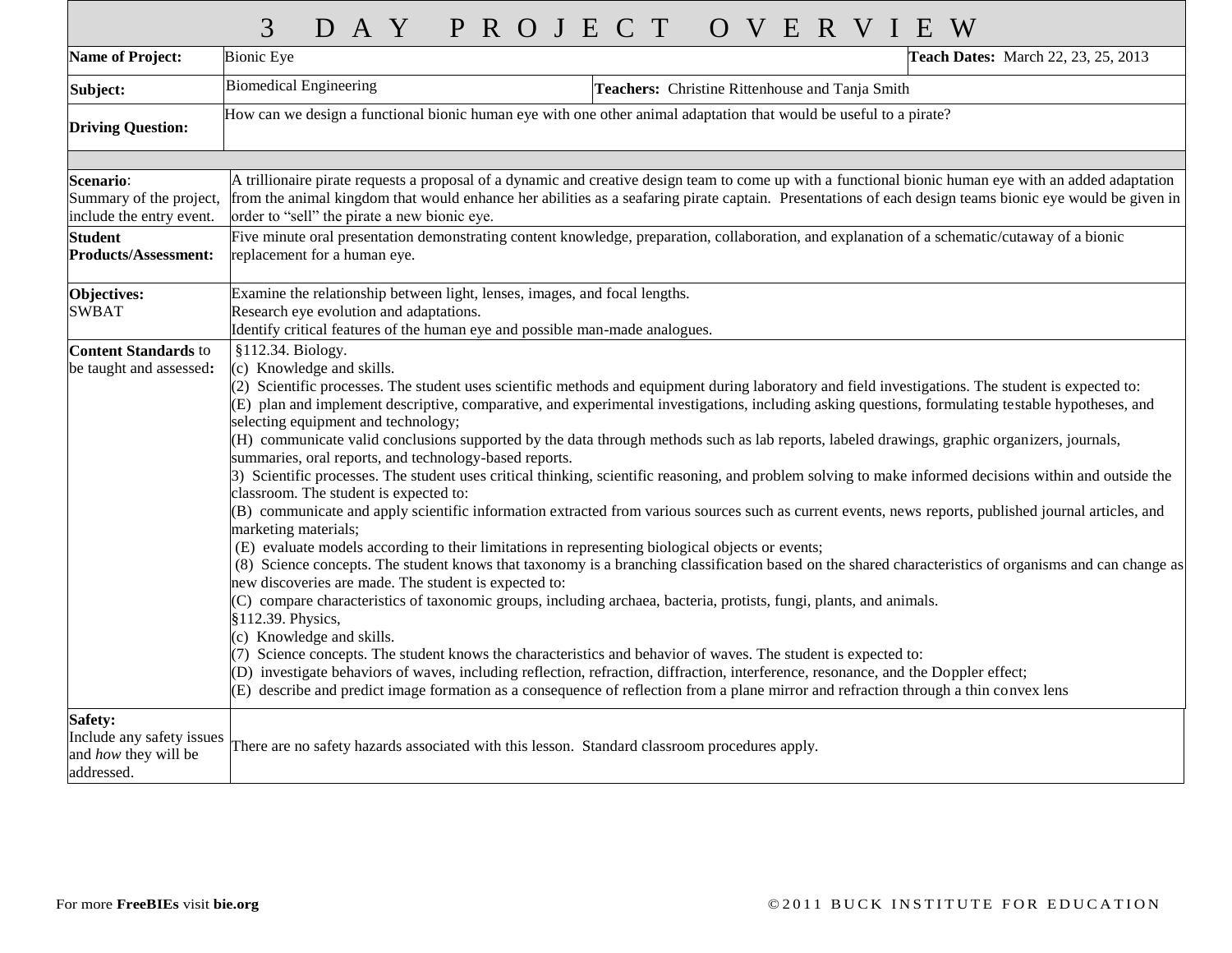## 3 D A Y P R O J E C T C A L E N D A R

| Project: Bionic Eye                                                                                                                                                   | Teach Dates: March 22, 23, 25 <sup>th</sup> 2013                                                                                                               |                                                                                   |  |  |
|-----------------------------------------------------------------------------------------------------------------------------------------------------------------------|----------------------------------------------------------------------------------------------------------------------------------------------------------------|-----------------------------------------------------------------------------------|--|--|
| D A Y 1                                                                                                                                                               | D A Y 2                                                                                                                                                        | $D A Y$ <sup>3</sup>                                                              |  |  |
| Entry Document (Request for Proposal)<br>Assign a signal to get attention of the class.<br>Generate Know & Need to Know list (on the white board) students' research. | 5 minutes:<br>Address any questions that may have come up during the                                                                                           | Presentation day!<br>Each group is allotted five minutes to present design to the |  |  |
| Provide list of helpful websites<br>Provide rubric                                                                                                                    | Review initial designs and say what we like about them to<br>each group.                                                                                       | pirate captain.                                                                   |  |  |
| Conduct initial research<br>Allow students to self-assign topic choices                                                                                               | 10 - 15 minutes:<br>Conduct biology of the human eye workshop on one end                                                                                       |                                                                                   |  |  |
| Students may use a program they already know or may<br>have the option of drawing on graph paper.                                                                     | of room and physics of vision and optics on the other end<br>of the room. Open CPO lab setup for students to explore.                                          |                                                                                   |  |  |
| Assist students by answering and posing questions,<br>keeping students on task, and providing support where<br>necessary.                                             | Remainder of the class time will be spent actually<br>designing and drawing each team's bionic eye. Individual<br>feedback advice given throughout class-time. |                                                                                   |  |  |
| Distribute copies of video link to CPO Science lab demo<br>to be watched outside of class. (Flipped classroom)                                                        | Facilitators will check teams for developing the correct<br>type of end product as well as assist in conceptual<br>understanding and development.              |                                                                                   |  |  |
| Students will provide an initial design for their product as<br>an exit ticket.                                                                                       | (Video tape of each workshop to put online for students to<br>refer to while finishing up their presentations outside of                                       |                                                                                   |  |  |
| After class get together with partner to address questions<br>raised during class.                                                                                    | class.)                                                                                                                                                        |                                                                                   |  |  |
| Create group assignments list                                                                                                                                         | Supplies needed:                                                                                                                                               | Supplies needed:                                                                  |  |  |
| Supplies needed:<br>Folders containing:                                                                                                                               | CPO Science Optics lab setups                                                                                                                                  | Timer                                                                             |  |  |
| Name badges<br>Copies of Entry doc<br>Copies of Websites<br>Copies of rubric<br>8.5" x 11" graphing paper<br>Copies of video link to CPO Science lab demo             | Drafting vellum                                                                                                                                                | Copies of rubric to assess projects                                               |  |  |
|                                                                                                                                                                       |                                                                                                                                                                |                                                                                   |  |  |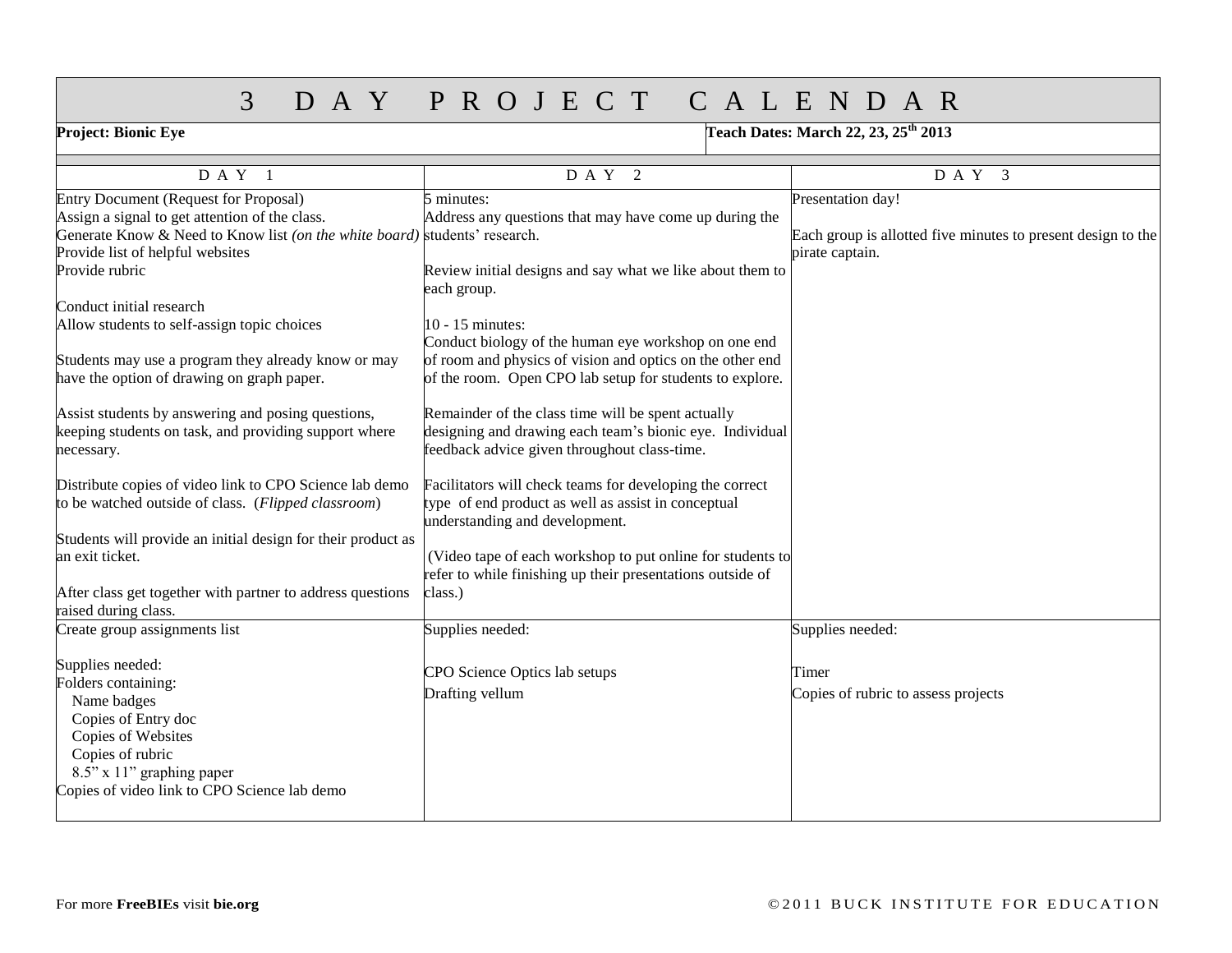# R E F L E C T I O N Q U E S T I O N S

| What scaffolds, workshops, or learning support will  | How will you get to know your students and foster a                                                    | What do you see as the biggest challenge in                                                                     |
|------------------------------------------------------|--------------------------------------------------------------------------------------------------------|-----------------------------------------------------------------------------------------------------------------|
| you provide for students?                            | sense of community?                                                                                    | implementing this lesson and how do you plan to                                                                 |
|                                                      |                                                                                                        | address that challenge?                                                                                         |
|                                                      |                                                                                                        |                                                                                                                 |
| Prior to arrival of Day 1, we will film ourselves    |                                                                                                        | We will be stopping at each group to get know how the The biggest challenge will be to get students to buy into |
| performing the CPO Optics lab and our mentor         | groups will work together, what roles they will play,                                                  | the idea of creating a bionic eye. We have developed                                                            |
| teacher will provide the link on her class website.  | how they plan to execute the project, and how they will the lesson plan to include a pirate theme that |                                                                                                                 |
| This way, we can have an element of flipped class    | remain accountable for each other's part. Each group incorporates current topics from movies, adding   |                                                                                                                 |
| experience to prepare students for Day 2.            | will form a team to compete against each other for the interest in the subject and hopefully encourage |                                                                                                                 |
|                                                      | best planned and presented project.                                                                    | creativity.                                                                                                     |
| We have designed short informational workshops on    |                                                                                                        |                                                                                                                 |
| the physics and biology of the human eye and plan to |                                                                                                        |                                                                                                                 |
| have the CPO Optics lab available to the students to |                                                                                                        |                                                                                                                 |
| use as a hands-on/minds-on experience.               |                                                                                                        |                                                                                                                 |
|                                                      |                                                                                                        |                                                                                                                 |
|                                                      |                                                                                                        |                                                                                                                 |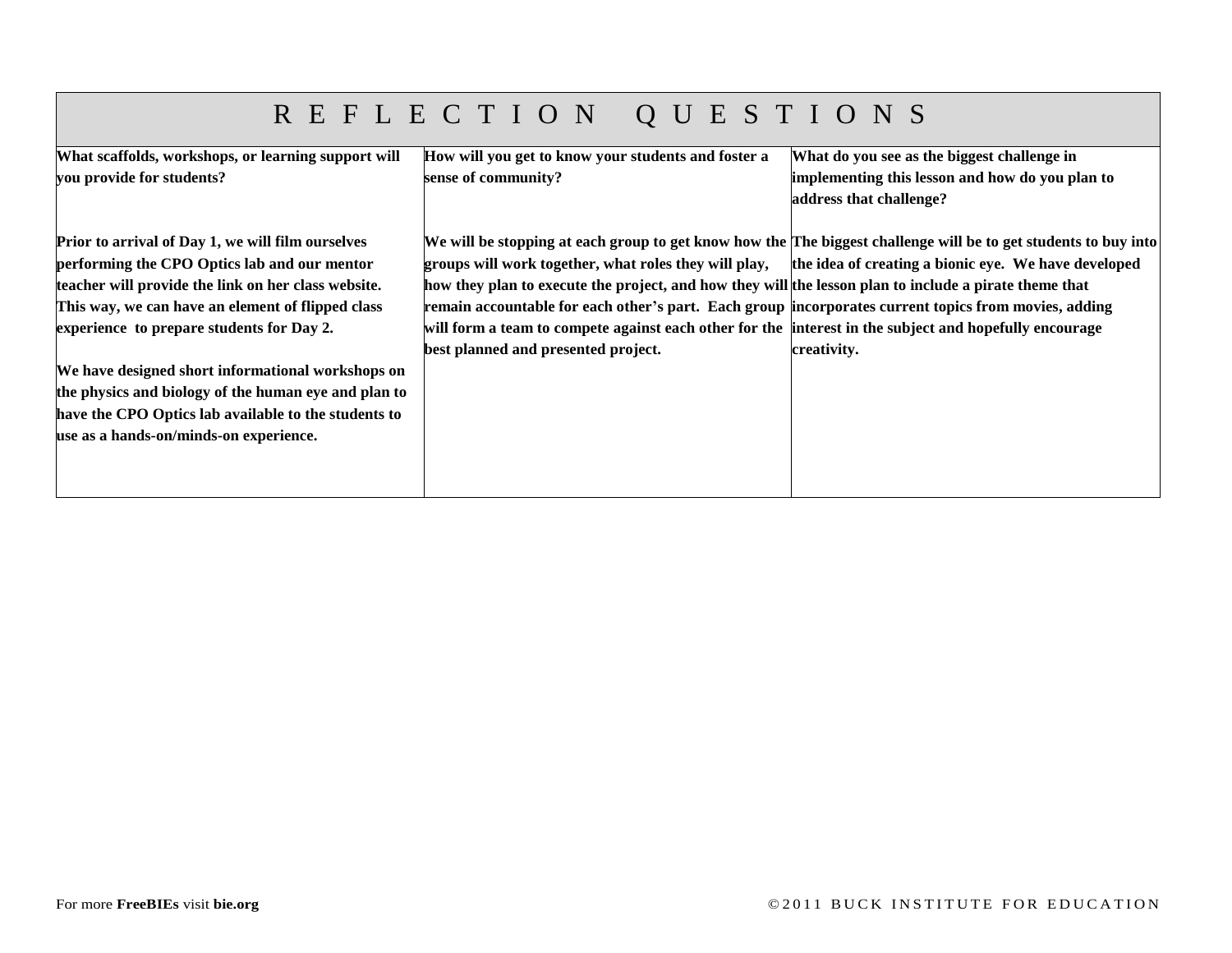|                                                                    |                                                                                                                                                                                                               |                                                                                                                                                                                                                                       |                                                                                                                                                                          |                                |                                 | <b>Team Name</b> |  |  |
|--------------------------------------------------------------------|---------------------------------------------------------------------------------------------------------------------------------------------------------------------------------------------------------------|---------------------------------------------------------------------------------------------------------------------------------------------------------------------------------------------------------------------------------------|--------------------------------------------------------------------------------------------------------------------------------------------------------------------------|--------------------------------|---------------------------------|------------------|--|--|
|                                                                    |                                                                                                                                                                                                               |                                                                                                                                                                                                                                       |                                                                                                                                                                          |                                |                                 | <b>100%</b>      |  |  |
| <b>Trait</b>                                                       | 3                                                                                                                                                                                                             | $\overline{2}$                                                                                                                                                                                                                        | 1                                                                                                                                                                        | <b>Points</b><br><b>Earned</b> | <b>Weighted</b><br><b>Value</b> | <b>Comments</b>  |  |  |
| Content -<br><b>Organization</b><br><b>5%</b>                      | Presentation was well organized. Content<br>flowed very clearly and demonstrated<br>depth of understanding of the content.                                                                                    | Presentation was somewhat organized.<br>Content flowed somewhat clearly and<br>demonstrated some understanding of the<br>content.                                                                                                     | Presentation was not organized. Content<br>did not flow clearly nor demonstrate<br>understanding of the content.                                                         | 3                              |                                 |                  |  |  |
| Content -<br><b>Clear</b><br><b>Concepts</b><br>35%                | Provides complete, accurate, and relevant<br>information; based firmly on extensive and<br>careful research.                                                                                                  | Provides partially complete, accurate, and<br>relevant information; based on adequate<br>research.                                                                                                                                    | Provides basic information, some of<br>which may be incorrect and/or<br>irrelevant; based on minimal research.                                                           | 3                              |                                 |                  |  |  |
| <b>Presentation</b><br>- Appeal<br>10%                             | Message was clear and memorable;<br>effectively sold product. Performance was<br>well rehearsed, engaging, creative and<br>entertaining.                                                                      | Message was clear and memorable; did<br>not effectively sell product. Performance<br>was somewhat rehearsed and creative.<br>Message delivered with conviction.                                                                       | Message was unclear or inaccurate; did<br>not sell product. Performance was<br>unrehearsed or lacked creativity.<br>Message presented without conviction.                | 3                              |                                 |                  |  |  |
| <b>Presentation</b><br>- Creativity<br><b>10%</b>                  | Final product design was unoque and<br>creative, with much attention to detail.                                                                                                                               | Final product design and appearance were<br>neat and readable.                                                                                                                                                                        | Final product does not appear neat or<br>carefully planned.                                                                                                              | 3                              |                                 |                  |  |  |
| Presentation<br>- Illustration<br>10%                              | Final product is clearly linked to the<br>material, well executed, and informative to<br>the audience. Elegantly delivers the<br>content and efficiently describes structure<br>and function.                 | Final product is appropriate to the topic<br>but are not well integrated into the overall<br>presentation. Delivers some content and<br>somewhat describes stucture and<br>function.                                                  | Final product does not adequately<br>demonstrate content, is incomplete, or in<br>some other way does not meet criteria.                                                 | 3                              |                                 |                  |  |  |
| <b>Presentation</b><br>- Timing<br><b>5%</b>                       | Used time allotted without going over.                                                                                                                                                                        | Used slightly less or slightly more time<br>than was allotted (up to 59 seconds).                                                                                                                                                     | Used significantly less or more time than<br>was allotted $(+/- 60$ seconds).                                                                                            | 3                              |                                 |                  |  |  |
| Collaboratio<br>$n -$<br>Leadership /<br><b>Facilitation</b><br>5% | Leadership was shared equally by all group<br>members.                                                                                                                                                        | One or more group members did not<br>actively lead in any way.                                                                                                                                                                        | One or more group members tried to<br>take over entire project.                                                                                                          | 3                              |                                 |                  |  |  |
| Collaboratio<br>$n -$<br><b>Contribution</b><br>20%                | Group members worked well togetherand<br>balanced each others strengths, supported<br>each others learning, demonstrated<br>willingness to to spend significant time<br>outside of class to complete project. | Some group members were prepared to<br>work each day, met due dates by<br>completing assignment and duties, and<br>worked hard on the project most of the<br>time, and contibution was significant and<br>appropriate to the project. | Some group member were often off-<br>task, did not complete assignment or<br>duties, or impeded progress on project.<br>Contribution was irrelevant or<br>inappropriate. | 3                              |                                 |                  |  |  |
| <b>Comments</b>                                                    |                                                                                                                                                                                                               |                                                                                                                                                                                                                                       | <b>Total Points</b>                                                                                                                                                      | 24                             |                                 |                  |  |  |
|                                                                    |                                                                                                                                                                                                               |                                                                                                                                                                                                                                       | <b>Possible Points</b>                                                                                                                                                   | 24                             |                                 |                  |  |  |

**Grade 100%**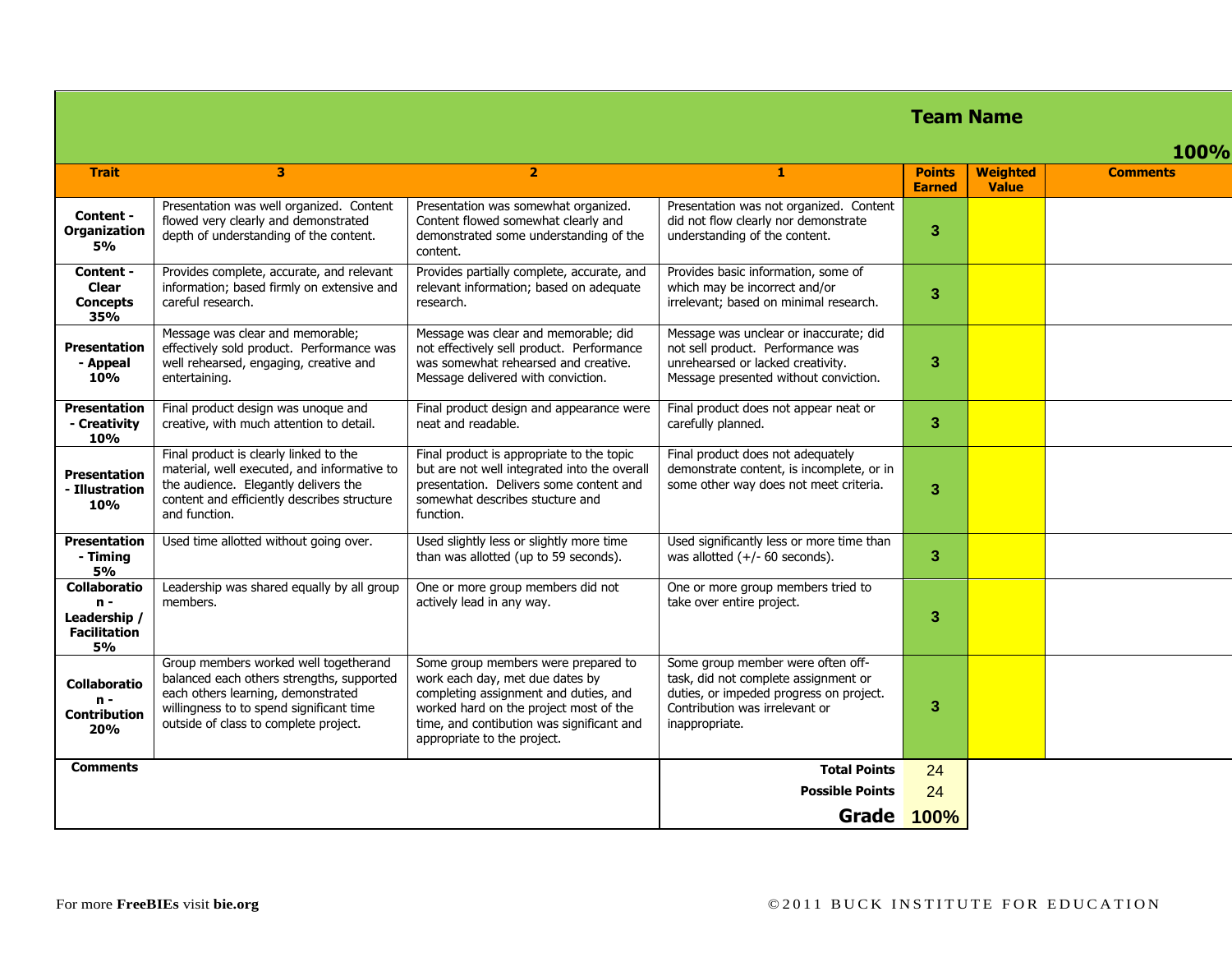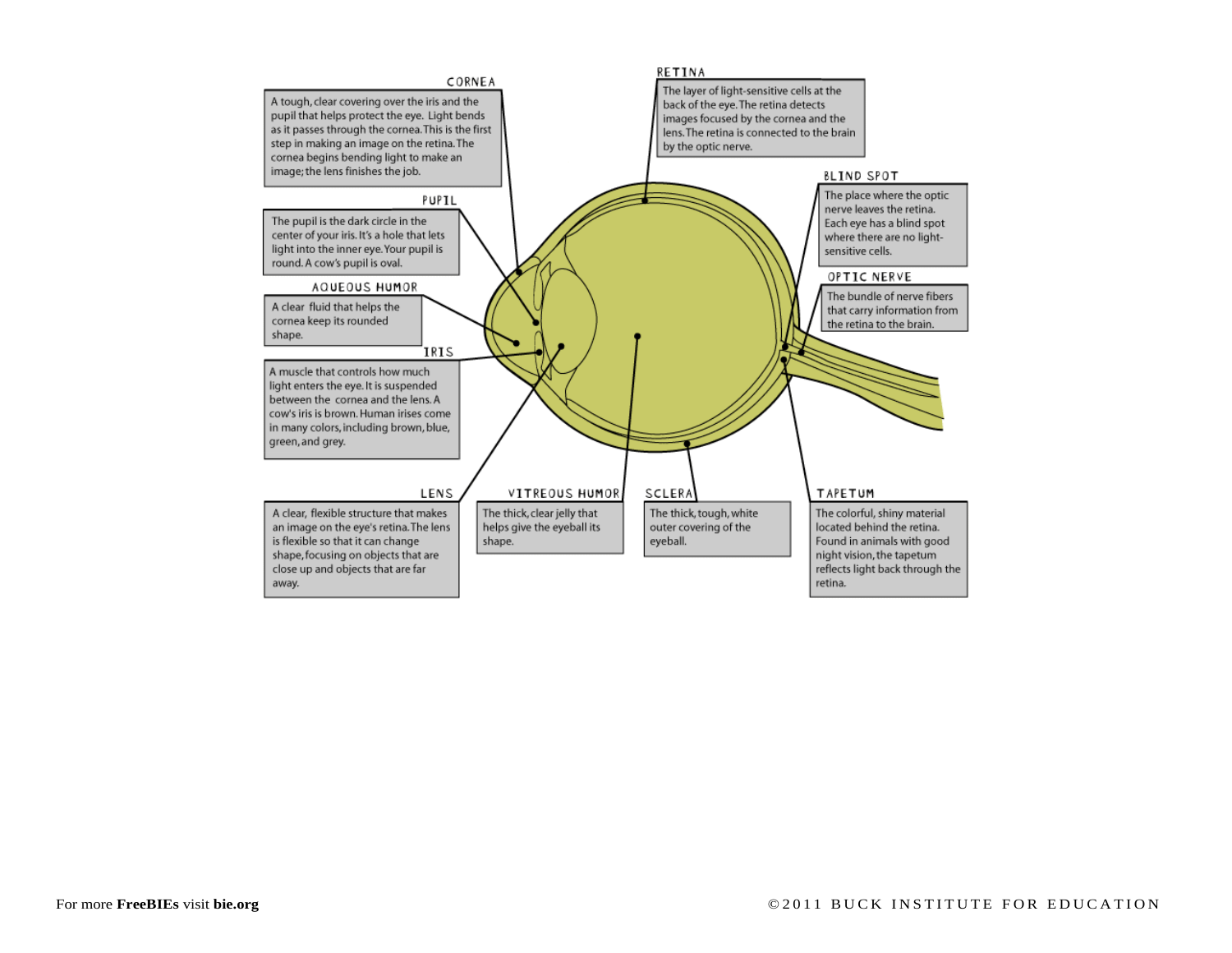

The spookfish is a deep water, ghostly-looking fish that has some of the most bizarre eye structures known to science; each eye has a lateral swelling called a diverticulum, separated from the main eye by a septum. While the main part of the eye has a lens and functions in a similar way to other animal eyes, the diverticulum has a curved, composite mirror composed of many layers of what seem to be guanine crystals. This "mirror" is superior at gathering light than the normal eye; the diverticulum reflects light and focuses it onto the retina allowing the fish to see both up at down at the same time.

The spookfish is the only vertebrate known to use a mirror eye structure to see, as well as the usual lens. Spookfish are found worldwide but are rare to see, since they spend most of their lives at a depth of 1000-2000 meters. They feed on small crustaceans and plankton, and measure about 18 cm in length.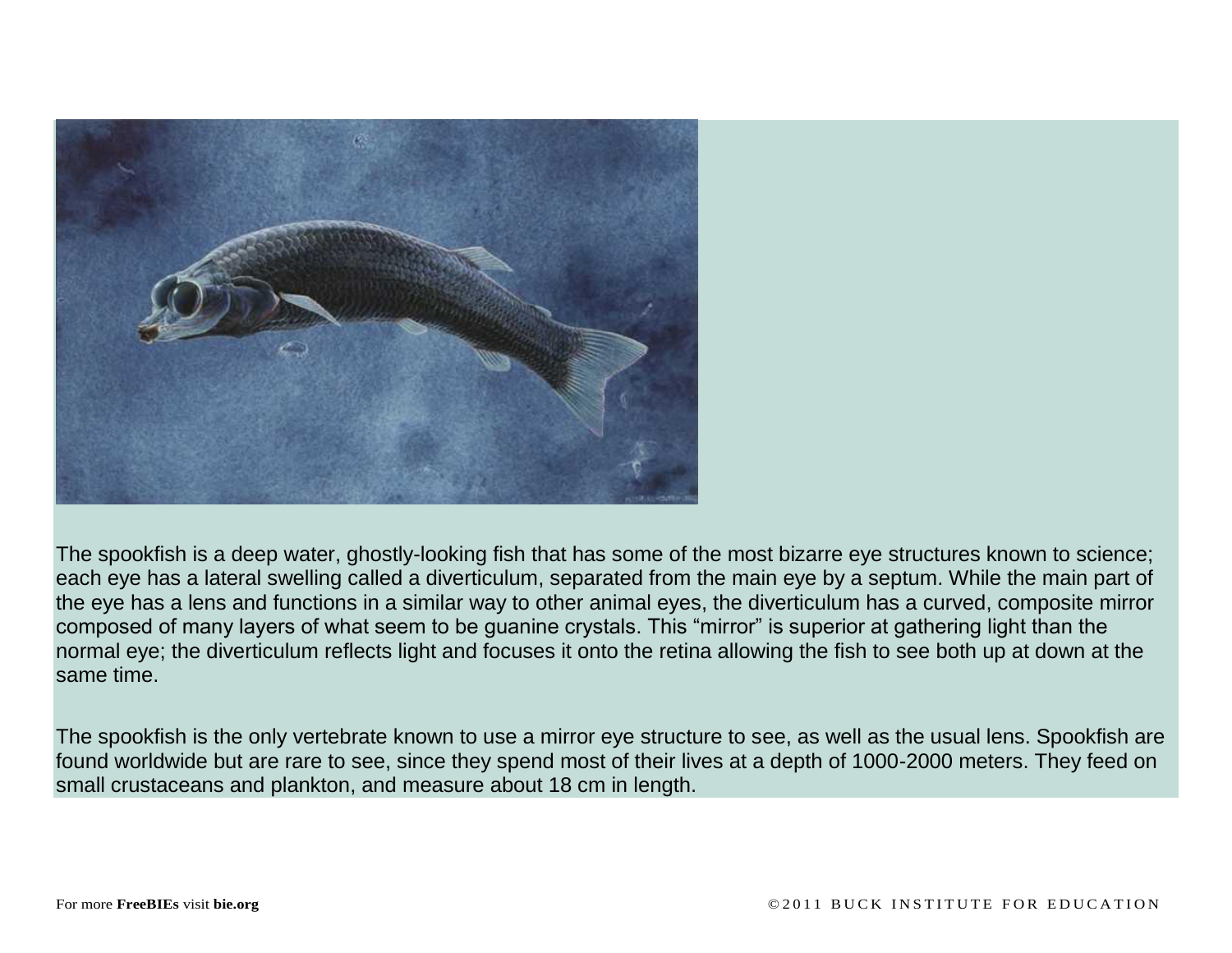# **Dragonfly**



The dragonfly, possibly the most formidable aerial hunter among insects, also has some of the most amazing eyes in the animal world. They are so big that they cover almost the entire head, giving it a helmeted appearance, and a full 360 degree field of vision. These eyes are made up of 30,000 visual units called ommatidia, each one containing a lens and a series of light sensitive cells. Their eyesight is superb; they can detect colors and polarized light, and are particularly sensitive to movement, allowing them to quickly discover any potential prey or enemy.

Some dragonfly species that hunt at dusk can see perfectly in low light conditions, when we humans can barely see anything. Not only that; dragonflies also have three smaller eyes named ocelli which can detect movement faster than the huge compound eyes can; these ocelli quickly send visual information to the dragonflies' motor centers, allowing it to react in a fraction of a second and perhaps explaining the insect's formidable acrobatic skills. Although dragonflies are not the only insects with ocelli (some wasps and flies have them too), they do have the most developed ones.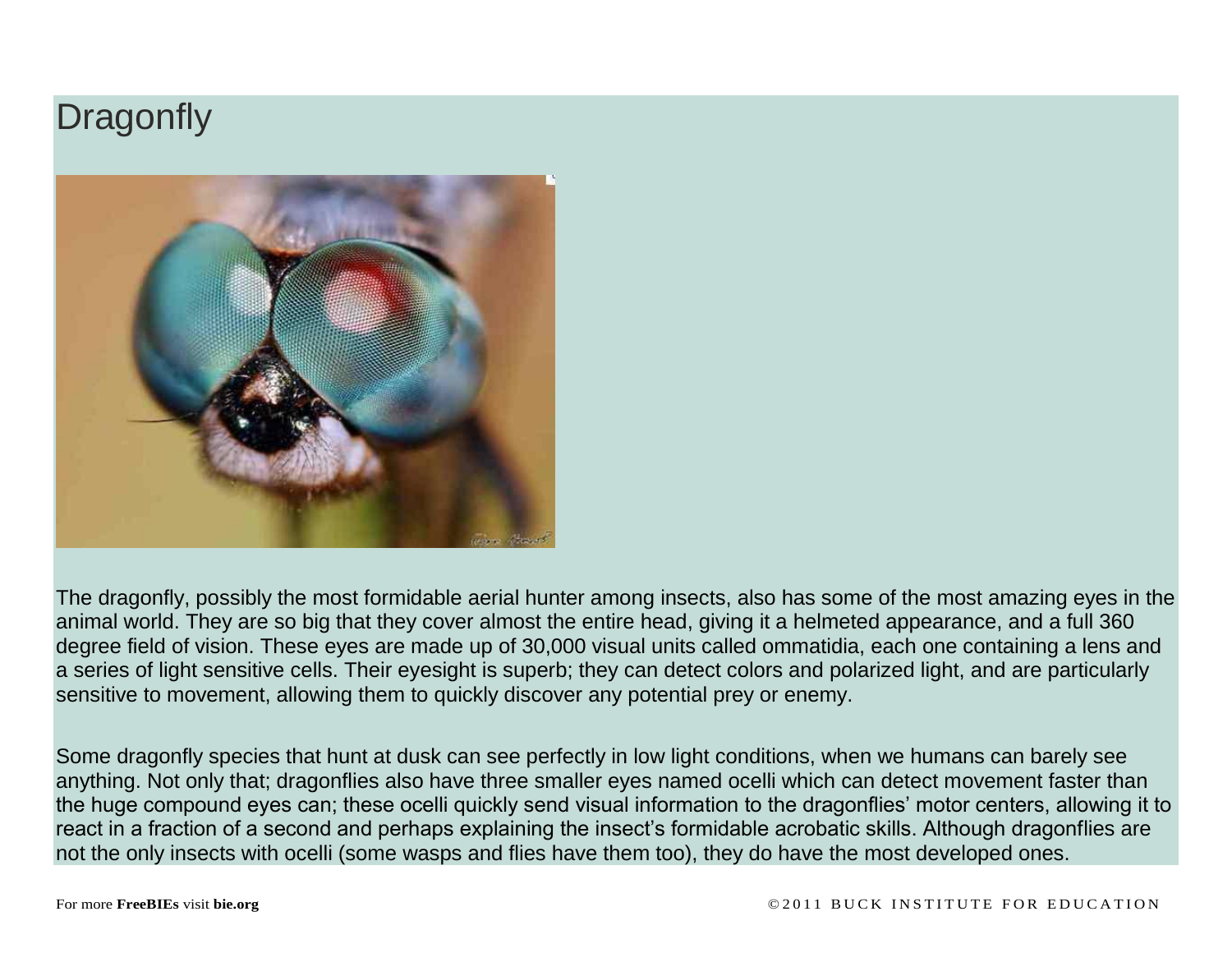

### **9. Geckos**

#### *Macro of my gecko's eye*

Nocturnal geckos have to be able to block out the bright sun during the day while still retaining excellent night vision, which is why they have long zig-zagged pupils that can tightly constrict to let in only pinpoints of light. Interestingly, while humans cannot see colors in dim moonlight, these animals can discriminate between colors and their eyes are calculated to be almost 350 times stronger when it comes to seeing color.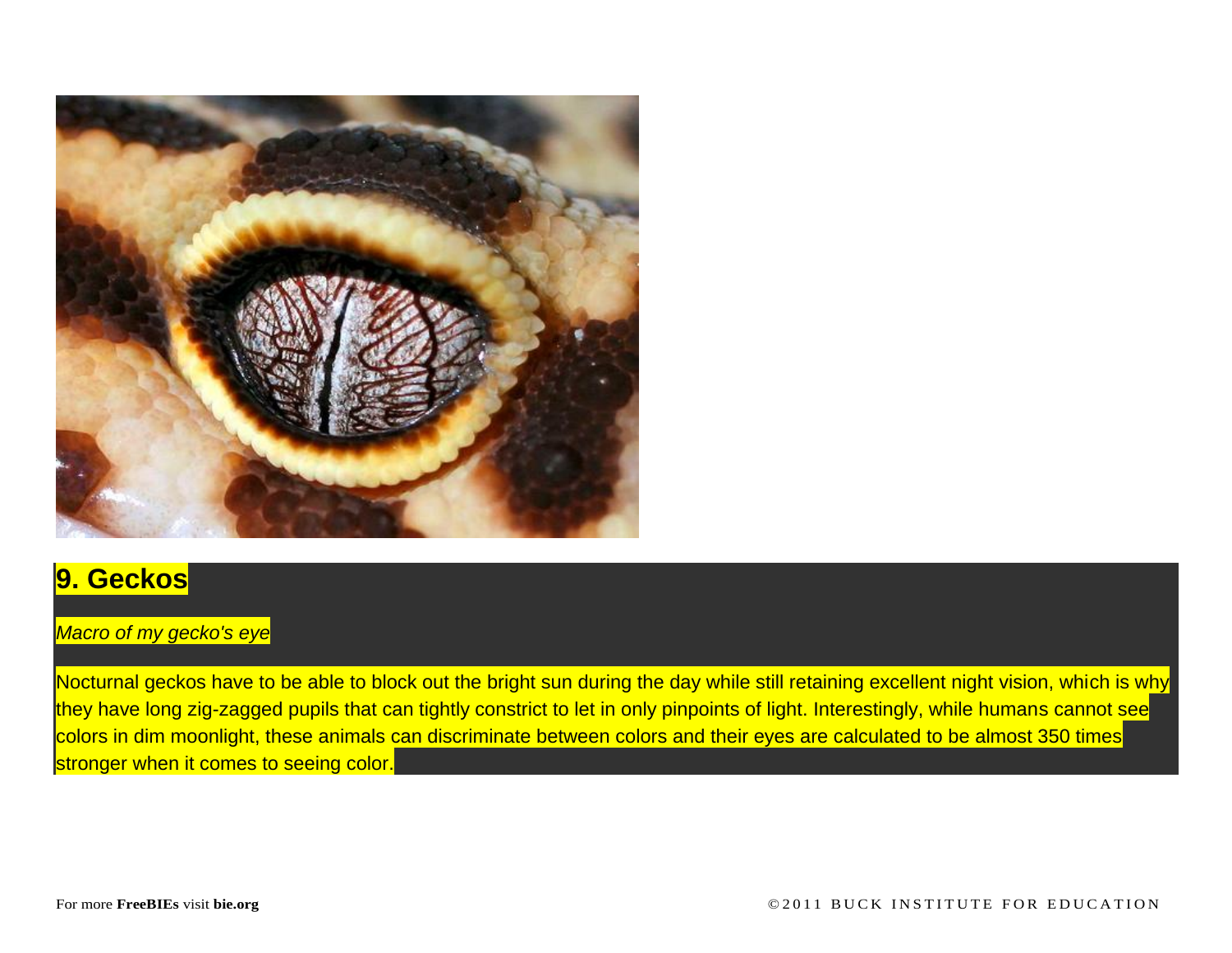

### **8. Gharials**

Gharials are ancient creatures that are practically living fossils. Despite this, they have extremely well-evolved eyes that are located in such a way that they can keep almost their entire head underwater and leave their eyes out to look out for prey. Their eyes are also primed for night vision, as a thin, mirror-like structure at the back of their eye helps reflect light that was not already absorbed by the eye back into the eye a second time. When lights are shown on the creatures at night, their eyes will reflect the light so brightly that it looks like they are glowing.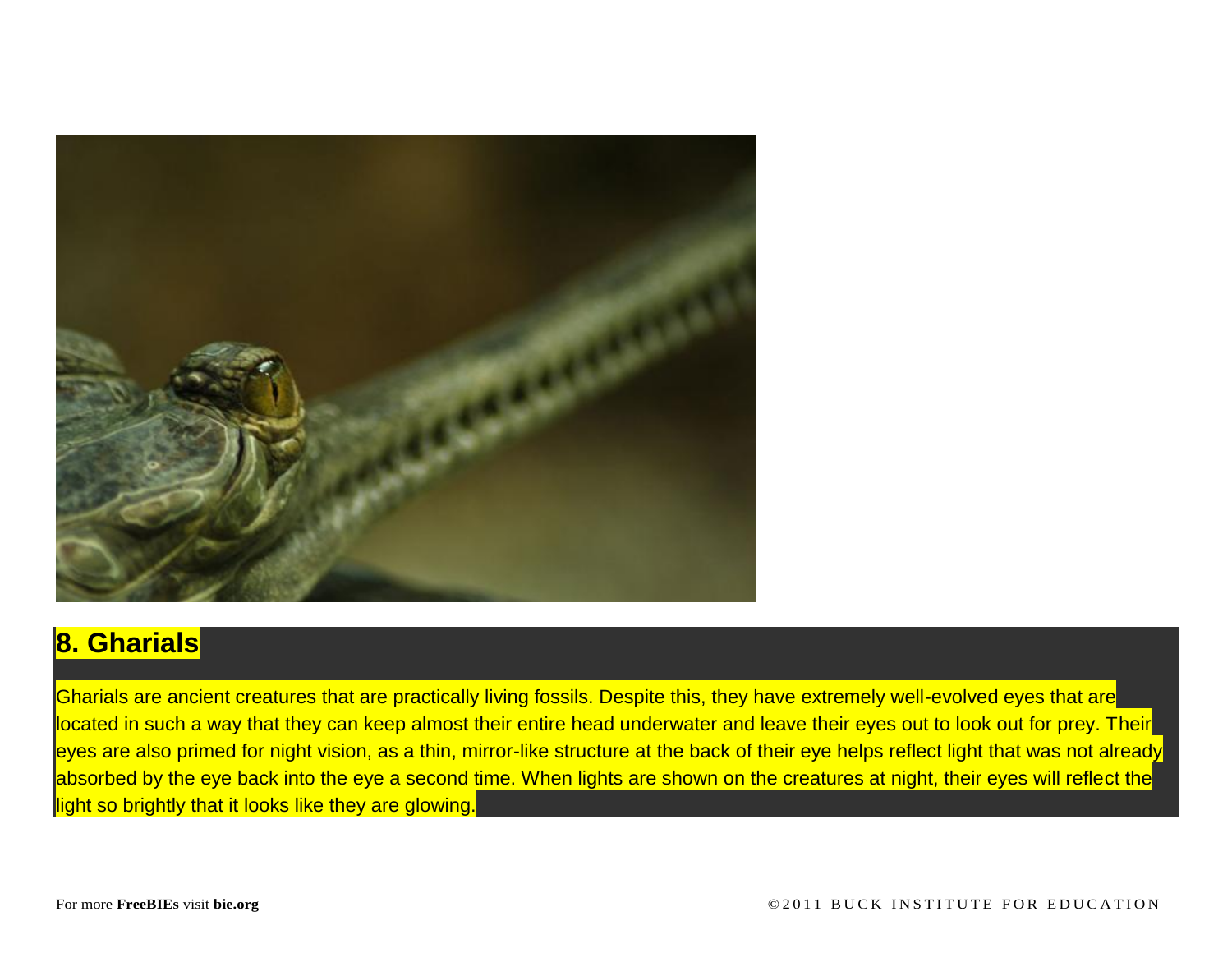

### **Goats**

**The square pupils of goats attract a lot of attention, but they aren't just there to look pretty. The width of the pupils allows the animals to see at a 330 degree angle, as opposed to humans who generally see at around a 185 degree angle.**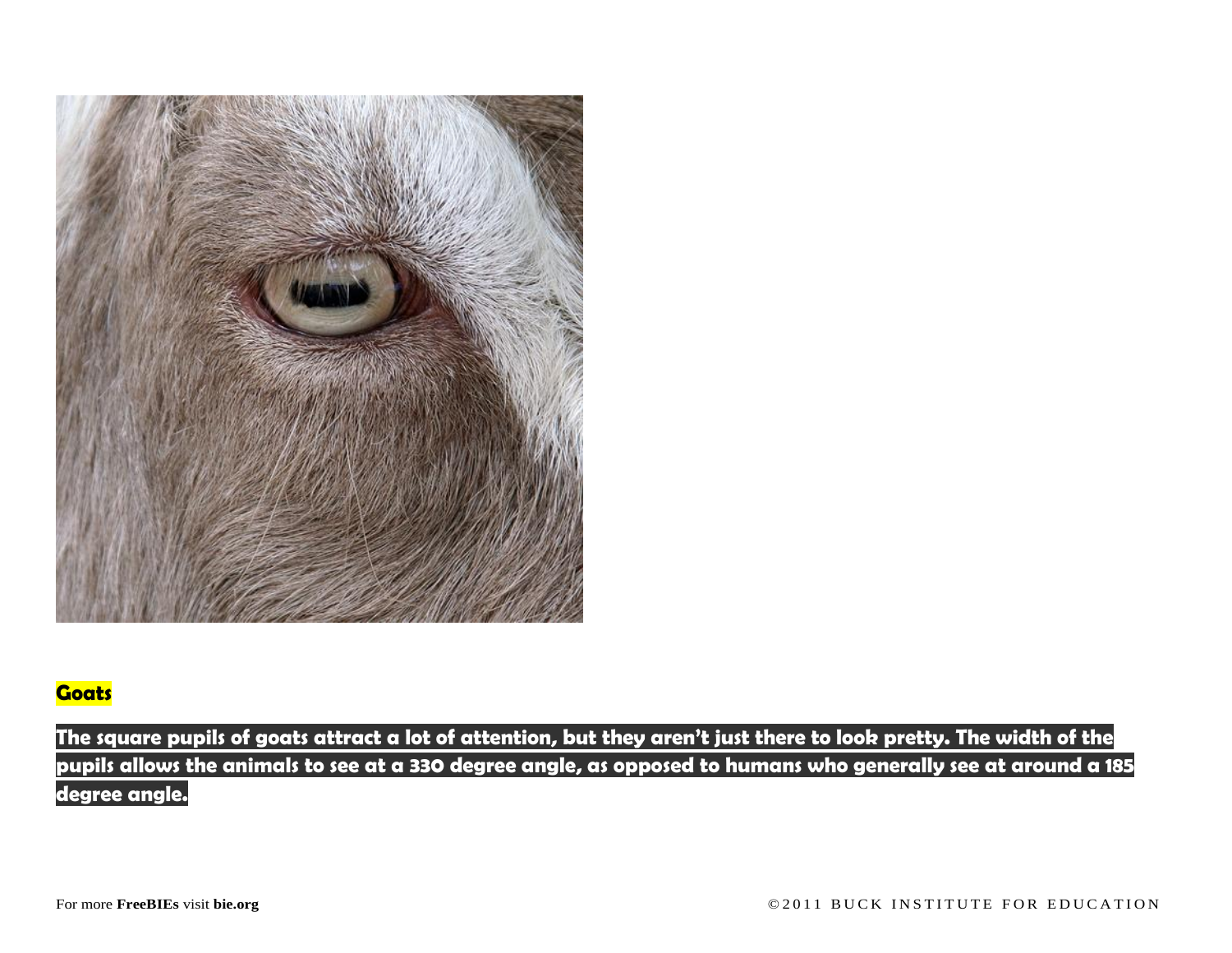

### **Cuttlefish**

Some of the most evolved eyes in the entire animal kingdom belong to cuttlefish. Their strange, w-shaped pupils are unable to register color, but can see the polarization of light, which allows them to see contrasts, even in dim light. While humans reshape their eye lenses to see things in better focus, the cuttlefish reshapes its whole eye. Additionally, internal sensors in the eye allow the creatures to observe things in front of them and behind them at the same time.